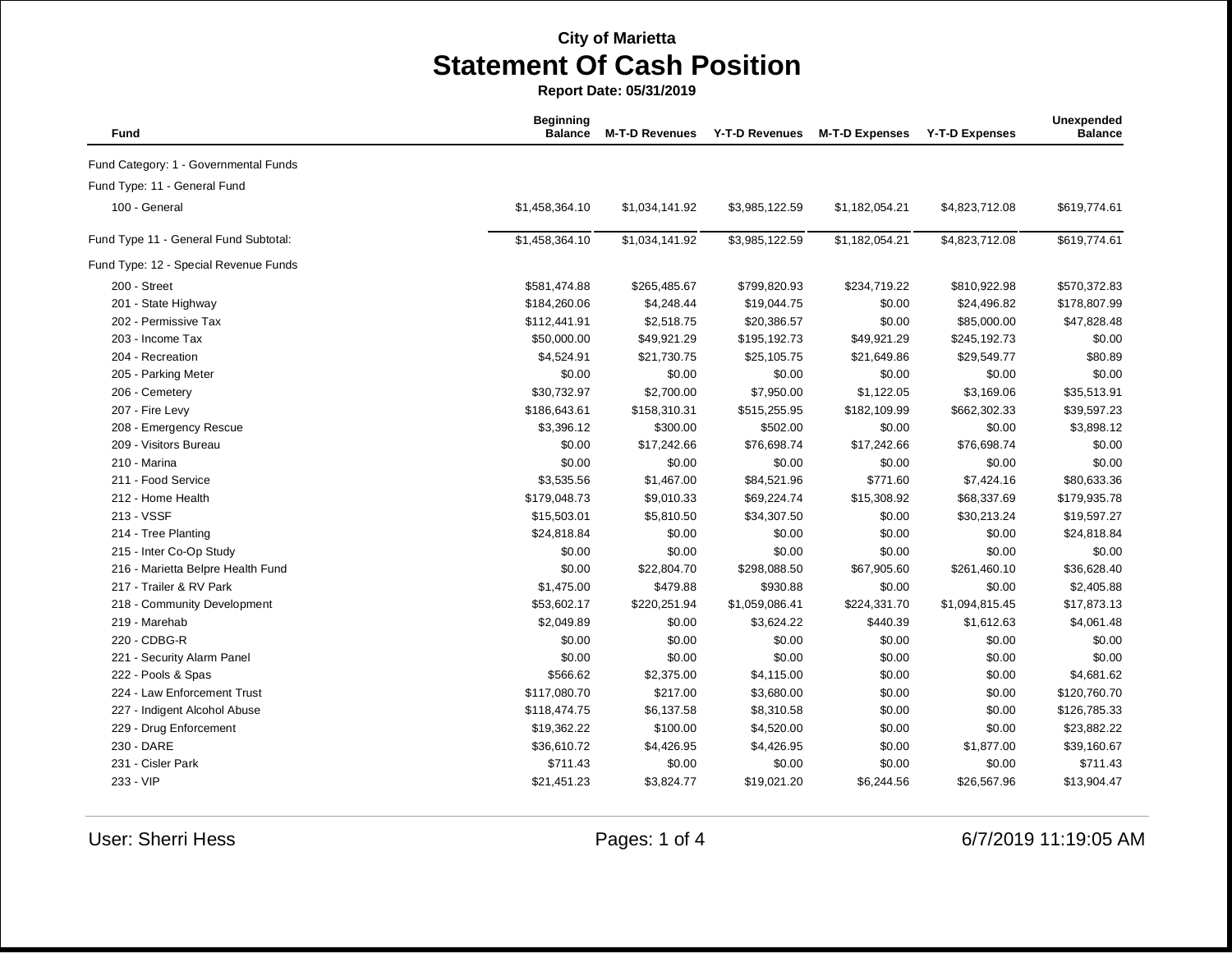| <b>Fund</b>                                    | <b>Beginning</b><br><b>Balance</b> | <b>M-T-D Revenues</b> | Y-T-D Revenues | <b>M-T-D Expenses</b> | Y-T-D Expenses | Unexpended<br><b>Balance</b> |
|------------------------------------------------|------------------------------------|-----------------------|----------------|-----------------------|----------------|------------------------------|
| 236 - FEMA                                     | \$0.00                             | \$72,726.47           | \$72,726.47    | \$0.00                | \$0.00         | \$72,726.47                  |
| 239 - Court Computer                           | \$165,393.64                       | \$6,450.57            | \$133,060.30   | \$2,778.35            | \$39,074.20    | \$259,379.74                 |
| 240 - Court Capital                            | \$298,085.08                       | \$19,062.19           | \$80,310.19    | \$24,002.84           | \$37,824.48    | \$340,570.79                 |
| 241 - Utility Line Relocation                  | \$7,571.24                         | \$0.00                | \$0.00         | \$0.00                | \$0.00         | \$7,571.24                   |
| 243 - Domestic Violence                        | \$21,773.59                        | \$0.00                | \$8,898.49     | \$5,618.97            | \$16,190.03    | \$14,482.05                  |
| 246 - Traffic Signals                          | \$0.00                             | \$0.00                | \$0.00         | \$0.00                | \$0.00         | \$0.00                       |
| 249 - Community Corrections                    | \$4,203.80                         | \$0.00                | \$98,958.50    | \$23,805.09           | \$87,531.53    | \$15,630.77                  |
| 250 - Marietta Harbor                          | \$737.95                           | \$0.00                | \$0.00         | \$0.00                | \$0.00         | \$737.95                     |
| 256 - Lazy River                               | \$0.00                             | \$0.00                | \$0.00         | \$0.00                | \$0.00         | \$0.00                       |
| 257 - Gutberlet Armory                         | \$0.00                             | \$0.00                | \$0.00         | \$0.00                | \$0.00         | \$0.00                       |
| 258 - Police Training                          | \$23,004.89                        | \$0.00                | \$0.00         | \$0.00                | \$0.00         | \$23,004.89                  |
| 259 - Home Sewage                              | \$0.00                             | \$0.00                | \$0.00         | \$0.00                | \$0.00         | \$0.00                       |
| 260 - Utility Conservation                     | \$9,882.10                         | \$0.00                | \$0.00         | \$0.00                | \$0.00         | \$9,882.10                   |
| 261 - Employee Payroll Reserve                 | \$0.00                             | \$0.00                | \$0.00         | \$0.00                | \$0.00         | \$0.00                       |
| 262 - Local Indigent Drivers                   | \$61,863.28                        | \$1,343.31            | \$6,729.63     | \$0.00                | \$0.00         | \$68,592.91                  |
| 263 - Recovery-JAG                             | \$0.00                             | \$0.00                | \$0.00         | \$0.00                | \$0.00         | \$0.00                       |
| 264 - Neighborhood Stabilization               | \$0.00                             | \$0.00                | \$0.00         | \$0.00                | \$0.00         | \$0.00                       |
| 265 - Court Security Fund                      | \$919.00                           | \$1,129.00            | \$5,783.00     | \$0.00                | \$0.00         | \$6,702.00                   |
| 266 - Court Probation Services                 | \$47,833.89                        | \$16,386.01           | \$83,955.99    | \$20,473.44           | \$76,353.97    | \$55,435.91                  |
| 267 - Court Prob Impr & Incentive              | \$133,109.58                       | \$0.00                | \$60,481.50    | \$27,579.45           | \$92,150.72    | \$101,440.36                 |
| 268 - Integrated Case Mgt Fund                 | \$0.00                             | \$0.00                | \$0.00         | \$0.00                | \$0.00         | \$0.00                       |
| 269 - Parking Lot Fund                         | \$226,868.22                       | \$16,200.00           | \$40,067.50    | \$1,926.09            | \$7,229.74     | \$259,705.98                 |
| 270 - Mtta Comm Center at The Armory           | \$13,477.48                        | \$0.00                | \$10,031.94    | \$10,992.52           | \$21,995.29    | \$1,514.13                   |
| 271 - Gold Star Park Fund                      | \$8,403.51                         | \$0.00                | \$1,450.00     | \$197.80              | \$5,414.47     | \$4,439.04                   |
| 272 - Start Westward Monument Fund             | \$0.00                             | \$0.00                | \$0.00         | \$0.00                | \$0.00         | \$0.00                       |
| Fund Type 12 - Special Revenue Funds Subtotal: | \$2,770,892.58                     | \$932,661.07          | \$3,856,268.87 | \$939,142.39          | \$3,813,405.09 | \$2,813,756.36               |
| Fund Type: 13 - Debt Service Funds             |                                    |                       |                |                       |                |                              |
| 300 - Bond & Note                              | \$89,951.73                        | \$38,930.80           | \$39,790.80    | \$38,805.00           | \$38,805.00    | \$90,937.53                  |
| Fund Type 13 - Debt Service Funds Subtotal:    | \$89,951.73                        | \$38,930.80           | \$39,790.80    | \$38,805.00           | \$38,805.00    | \$90,937.53                  |
| Fund Type: 14 - Capitol Project Funds          |                                    |                       |                |                       |                |                              |
| 400 - Capital Improvement                      | \$678,270.90                       | \$3,726,628.05        | \$3,975,732.25 | \$4,034,684.52        | \$4,258,162.05 | \$395,841.10                 |
| 406 - Water Construction                       | \$0.00                             | \$0.00                | \$0.00         | \$0.00                | \$0.00         | \$0.00                       |
| 410 - Bike Path                                | \$0.00                             | \$0.00                | \$0.00         | \$0.00                | \$0.00         | \$0.00                       |
| 415 - Access Road                              | \$3,639.00                         | \$0.00                | \$0.00         | \$0.00                | \$0.00         | \$3,639.00                   |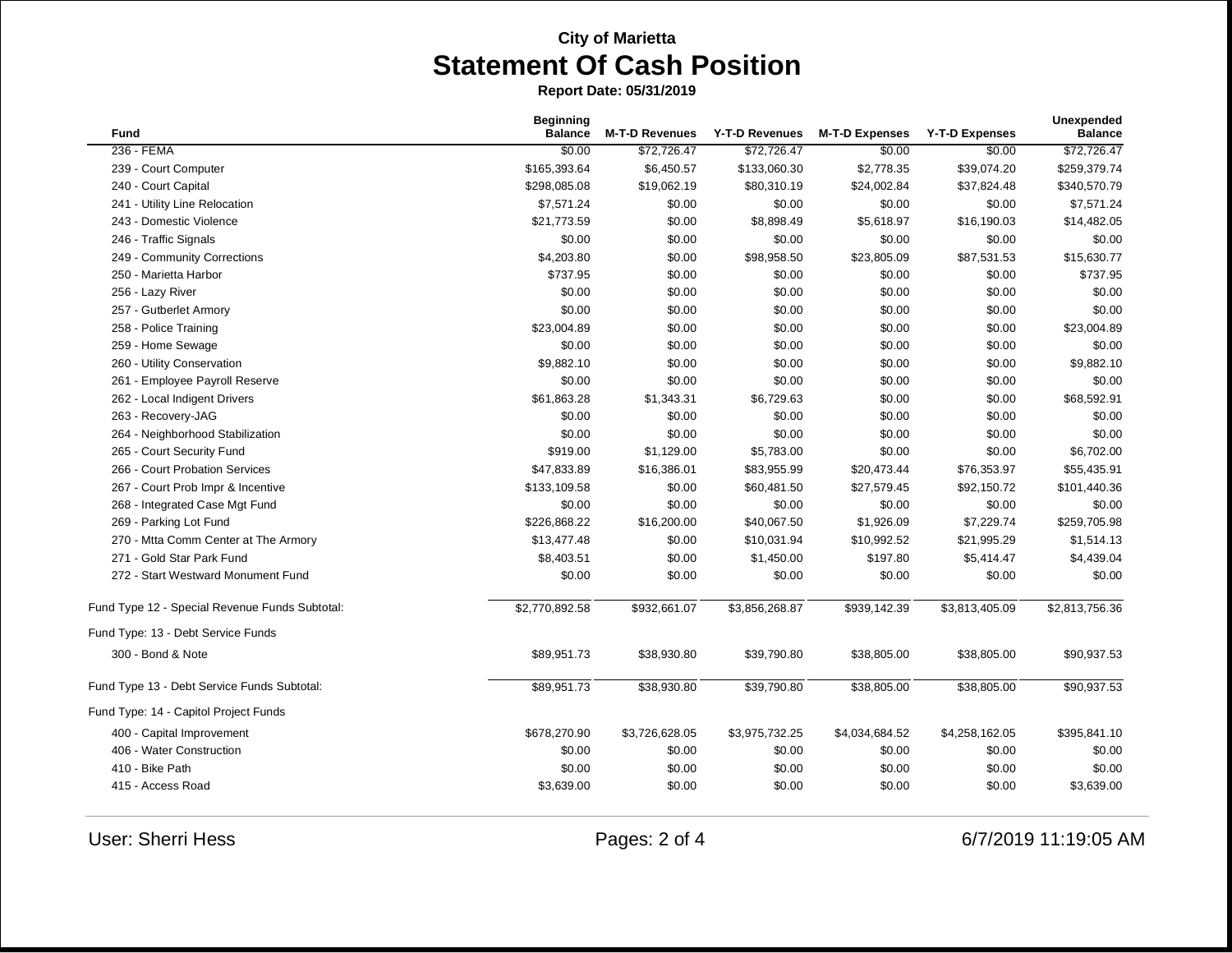| Fund                                            | <b>Beginning</b><br><b>Balance</b> | <b>M-T-D Revenues</b> | Y-T-D Revenues  | <b>M-T-D Expenses</b> | <b>Y-T-D Expenses</b> | Unexpended<br><b>Balance</b> |
|-------------------------------------------------|------------------------------------|-----------------------|-----------------|-----------------------|-----------------------|------------------------------|
| 416 - St Rt 7 TIF                               | \$0.00                             | \$0.00                | \$0.00          | \$0.00                | \$0.00                | \$0.00                       |
| 418 - WW Facilities Up-Grade                    | \$381,648.75                       | \$14,764.16           | \$91,941.82     | \$13,248.26           | \$88,229.92           | \$385,360.65                 |
| 419 - Aquatic Center                            | \$0.00                             | \$0.00                | \$0.00          | \$0.00                | \$0.00                | \$0.00                       |
| 420 - Armory Community Foundation               | \$0.00                             | \$0.00                | \$23,236.47     | \$0.00                | \$23,236.47           | \$0.00                       |
| 421 - 1st Colony TIF                            | \$0.00                             | \$0.00                | \$80,937.15     | \$0.00                | \$80,937.15           | \$0.00                       |
| 429 - Armory Cultural Facilities Gym            | \$4,354.09                         | \$0.00                | \$57,054.88     | \$1,068.64            | \$61,253.18           | \$155.79                     |
| 430 - Fire Income Tax Fund .10                  | \$0.00                             | \$66,878.05           | \$203,239.60    | \$0.00                | \$0.00                | \$203,239.60                 |
| 431 - Street Income Tax Fund .05                | \$0.00                             | \$33,439.02           | \$101,619.80    | \$0.00                | \$0.00                | \$101,619.80                 |
| Fund Type 14 - Capitol Project Funds Subtotal:  | \$1,067,912.74                     | \$3,841,709.28        | \$4,533,761.97  | \$4,049,001.42        | \$4,511,818.77        | \$1,089,855.94               |
| Fund Category 1 - Governmental Funds Subtotal:  | \$5,387,121.15                     | \$5,847,443.07        | \$12,414,944.23 | \$6,209,003.02        | \$13,187,740.94       | \$4,614,324.44               |
| Fund Category: 2 - Proprietary Funds            |                                    |                       |                 |                       |                       |                              |
| Fund Type: 21 - Enterprise Funds                |                                    |                       |                 |                       |                       |                              |
| 500 - Water                                     | \$2,970,248.36                     | \$489,059.48          | \$1,892,616.82  | \$322,701.29          | \$1,207,495.39        | \$3,655,369.79               |
| 501 - Sewer                                     | \$4,496,269.86                     | \$527,690.61          | \$2,168,322.36  | \$356,105.04          | \$1,321,807.63        | \$5,342,784.59               |
| 502 - Water Deposit Guarantee                   | \$108,979.88                       | \$0.00                | \$0.00          | \$0.00                | \$0.00                | \$108,979.88                 |
| 503 - Sanitary Sewer Surplus                    | \$0.00                             | \$0.00                | \$0.00          | \$0.00                | \$0.00                | \$0.00                       |
| 504 - Sewer Replacement                         | \$715,714.28                       | \$0.00                | \$0.00          | \$0.00                | \$0.00                | \$715,714.28                 |
| 505 - Water Replacement                         | \$250,000.00                       | \$0.00                | \$0.00          | \$0.00                | \$0.00                | \$250,000.00                 |
| 506 - Utility Reserve                           | \$0.00                             | \$0.00                | \$0.00          | \$0.00                | \$0.00                | \$0.00                       |
| Fund Type 21 - Enterprise Funds Subtotal:       | \$8,541,212.38                     | \$1,016,750.09        | \$4,060,939.18  | \$678,806.33          | \$2,529,303.02        | \$10,072,848.54              |
| Fund Category 2 - Proprietary Funds Subtotal:   | \$8,541,212.38                     | \$1,016,750.09        | \$4,060,939.18  | \$678,806.33          | \$2,529,303.02        | \$10,072,848.54              |
| Fund Category: 3 - Fiduciary Funds              |                                    |                       |                 |                       |                       |                              |
| Fund Type: 32 - Investment Trust Funds          |                                    |                       |                 |                       |                       |                              |
| 750 - Cemetery Trust                            | \$166,459.37                       | \$0.00                | \$350.00        | \$0.00                | \$0.00                | \$166,809.37                 |
| Fund Type 32 - Investment Trust Funds Subtotal: | \$166,459.37                       | \$0.00                | \$350.00        | \$0.00                | \$0.00                | \$166,809.37                 |
| Fund Type: 34 - Agency Funds                    |                                    |                       |                 |                       |                       |                              |
| 702 - Veterans Memorial                         | \$911.17                           | \$0.00                | \$0.00          | \$0.00                | \$0.00                | \$911.17                     |
| 703 - Un-Claimed Money                          | \$10,249.11                        | \$10,271.85           | \$10,773.95     | \$0.00                | \$0.00                | \$21,023.06                  |
| Fund Type 34 - Agency Funds Subtotal:           | \$11,160.28                        | \$10,271.85           | \$10,773.95     | \$0.00                | \$0.00                | \$21,934.23                  |
| <b>User: Sherri Hess</b>                        |                                    | Pages: 3 of 4         |                 |                       |                       | 6/7/2019 11:19:05 AM         |